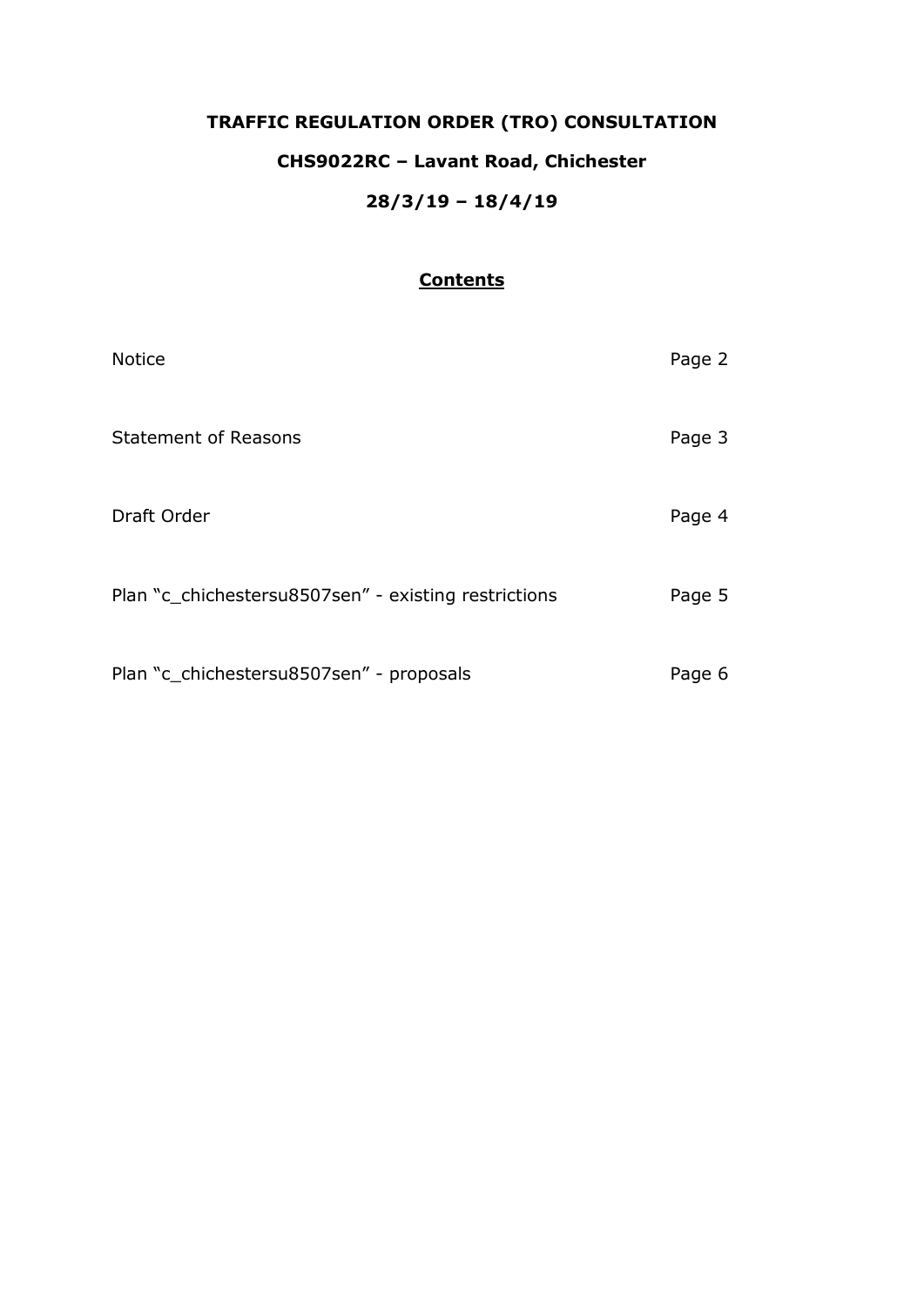## **WEST SUSSEX COUNTY COUNCIL ((CHICHESTER) (PARKING PLACES AND TRAFFIC REGULATION) (CONSOLIDATION) ORDER 2010) (LAVANT ROAD AMENDMENT) ORDER 201\***

**NOTICE** is hereby given that in exercise of their powers under the Road Traffic Regulation Act 1984, West Sussex County Council, propose to make a permanent Order the effect of which will be to introduce a length of prohibition of waiting (double yellow lines) on the western side of Lavant Road and into the junction with Maddoxwood.

Full details of the proposals in this Notice can be viewed on our website [www.westsussex.gov.uk/tro.](http://www.westsussex.gov.uk/tro) The website includes a response form for comments or objections.

The documents may be inspected at West Sussex County Council, County Hall, Chichester during normal office hours, and at the Chichester Public Library, Tower Street, Chichester PO18 8HN during normal library opening hours.

Any objections or comments about the proposal must be received by 18 April 2019. These may be sent via the response form on the website, in writing to: TRO Team, West Sussex County Council, The Grange, Tower Street, Chichester, PO19 1QJ; or by e-mail to: [tro.team@westsussex.gov.uk.](mailto:tro.team@westsussex.gov.uk)

Library staff will NOT be in a position to answer questions on the proposal and all correspondence should be addressed to the undersigned, quoting reference no. TRO/CHS9022/RC. Only correspondence including a full name and address will be considered.

Dated this 28<sup>th</sup> March 2019

Director of Law & Assurance County Hall Chichester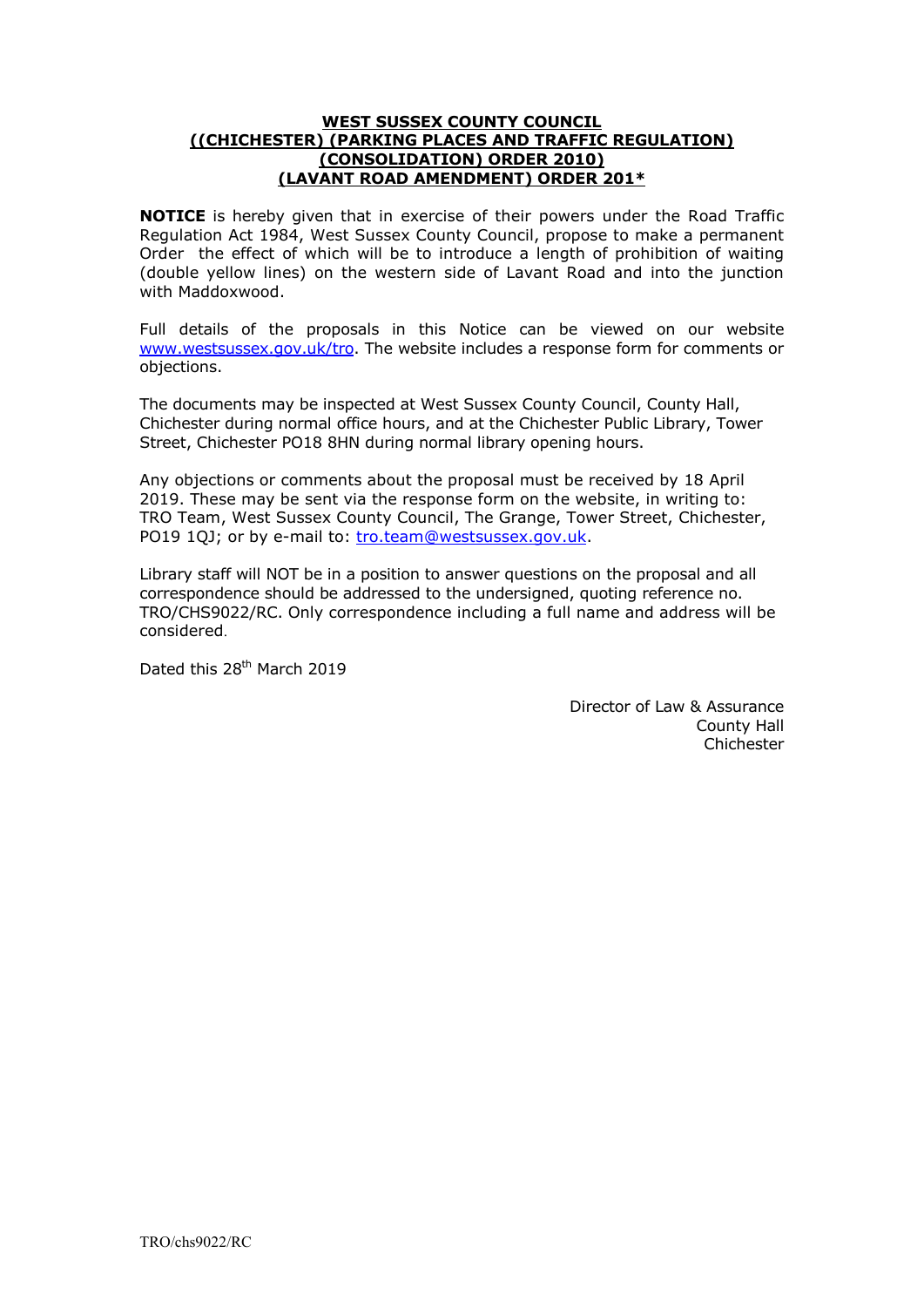## **WEST SUSSEX COUNTY COUNCIL ((CHICHESTER) (PARKING PLACES AND TRAFFIC REGULATION) (CONSOLIDATION) ORDER 2010) (LAVANT ROAD AMENDMENT) ORDER 201\***

## **STATEMENT OF REASONS FOR PROPOSING TO MAKE THE ORDER**

The County Council in exercise of their powers under the Road Traffic Regulation Act 1984, propose to make a permanent Order the effect of which will be to introduce a length of prohibition of waiting (double yellow lines) on the western side of Lavant Road and into the junction with Maddoxwood.

Planning permission has been granted for a development of 10 residential properties on land to the west of Maddoxwood Cottage, with access from the A286 Lavant Road. The Stage 1 Safety Audit has recommended parking restrictions be introduced to prevent verge parking within the visibility splays.

The double yellow lines will ensure access to the new junction is not obstructed by parked vehicles

The Order is proposed for avoiding danger to persons or traffic using the road and to prevent he likelihood of any such danger arising and for preventing damage to the road.

Plan No. SU8507SEN

shows the length of road, which is the subject of the proposed Order.

Director of Law & Assurance County Hall Chichester March 2019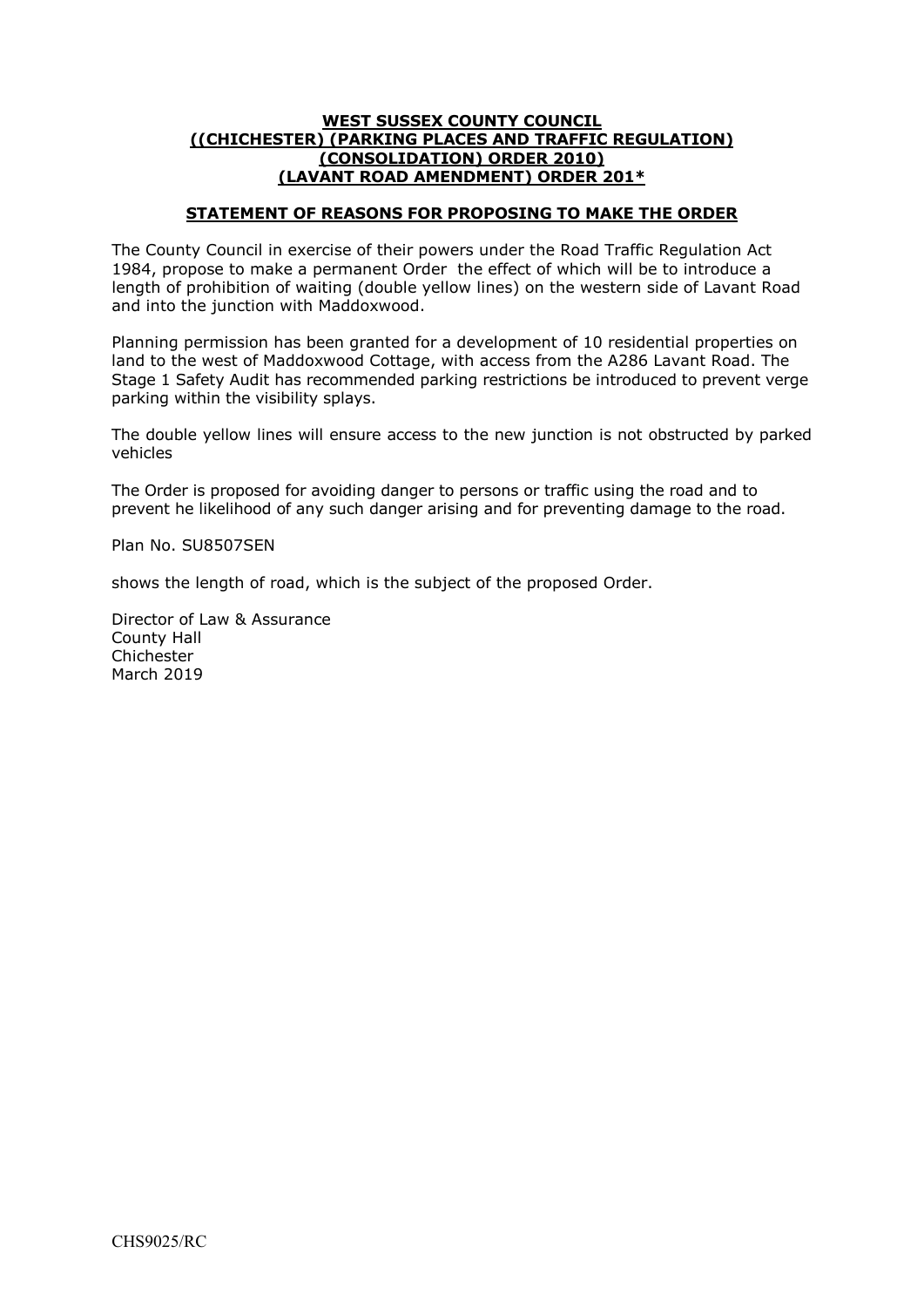#### **WEST SUSSEX COUNTY COUNCIL ((CHICHESTER DISTRICT) (PARKING PLACES & TRAFFIC REGULATION) (CONSOLIDATION) ORDER 2010) (LAVANT ROAD AMENDMENT) ORDER 2019**

West Sussex County Council in exercise of their powers under Sections 1 (1) 2 (1) and (2), 4 (2), 45, 46, 49 and 53 and Part IV of Schedule 9 of the Road Traffic Regulation Act 1984 "the Act" as amended and of all other enabling powers and after consultation with the chief officer of police in accordance with Part III of Schedule 9 to the Act hereby make the following Order:-

- 1. This Order shall come into operation on the x day of x 2019 and may be cited as "West Sussex County Council ((Chichester District) (Parking Places and Traffic Regulation) (Consolidation) Order 2010) (Lavant Road Amendment) Order 2018."
- 2. The "West Sussex County Council (Chichester District) (Parking Places and Traffic Regulation) (Consolidation) Order 2010" is hereby amended by the deletion form it of the plan in the First Schedule to this Order and the substitution of the plan attached in the Second Schedule to this Order.

## **FIRST SCHEDULE Plan to be deleted**

SU8507SEN (Sheet Issue No. 1)

## **SECOND SCHEDULE Plan to be substituted (as attached)**

SU8507SEN (Sheet Issue No. 2)

The COMMON SEAL of WEST SUSSEX COUNTY COUNCIL was hereto affixed )

)

)

 ) the day of in the presence of ) (L.S.)

 ) Authorised Signatory (1999)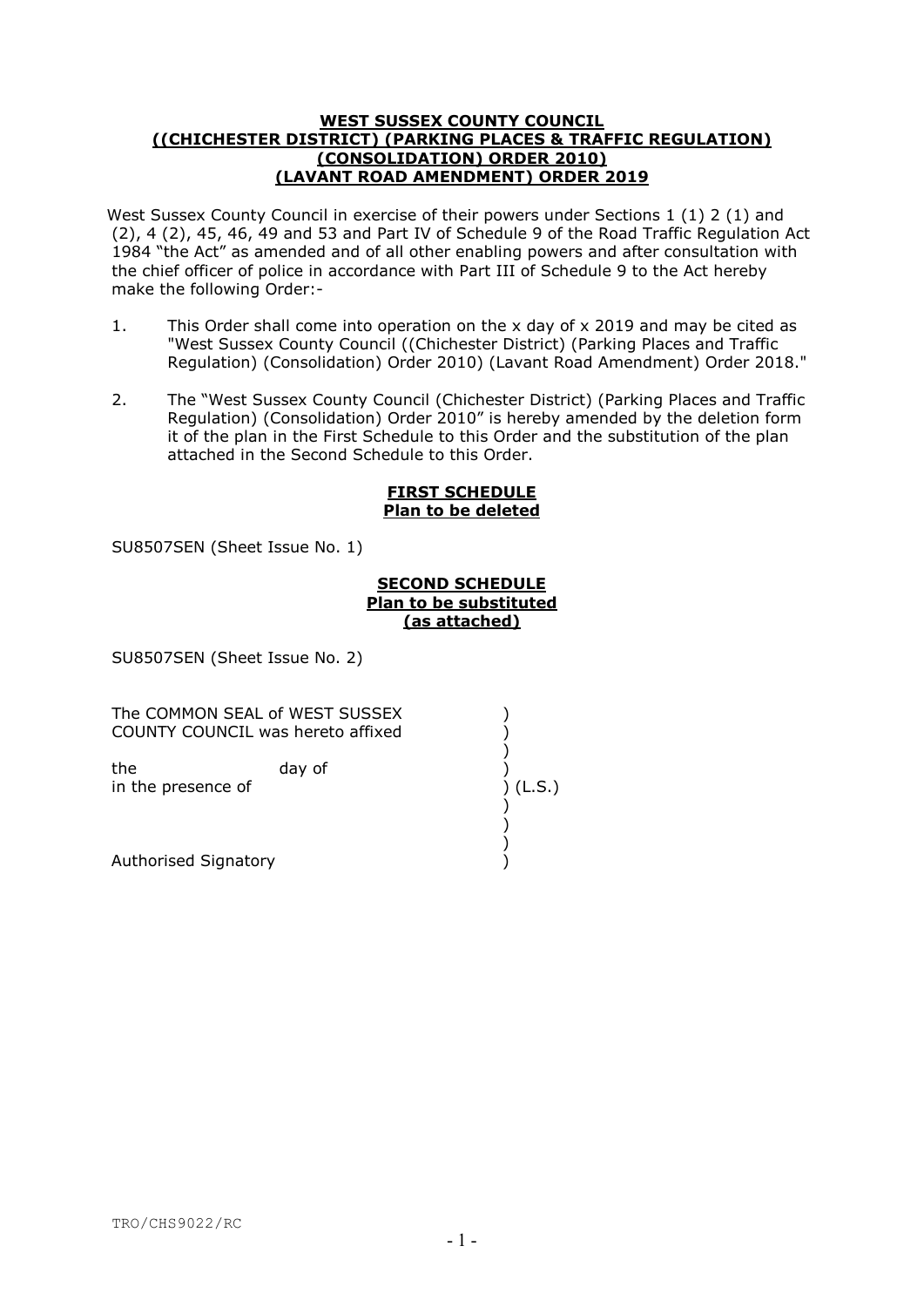|                   | D<br>Maddoxwood<br>Hunter's Rest                                                                       | Garage<br>LAVANT ROAD                                                                                                                                                                                                             |                              |
|-------------------|--------------------------------------------------------------------------------------------------------|-----------------------------------------------------------------------------------------------------------------------------------------------------------------------------------------------------------------------------------|------------------------------|
| west<br>sussex    | <b>West Sussex County Council</b><br>Infrastructure<br>The Grange<br><b>Tower Street</b><br>Chichester | CHICHESTER DISTRICT: CHICHESTER<br><b>WAITING RESTRICTIONS</b>                                                                                                                                                                    | TILE.<br><b>SU85</b>         |
| county<br>council | <b>West Sussex</b><br><b>PO19 1RH</b>                                                                  | Reproduced from or based upon 2009 Ordnance Survey mapping with permission of the Controller of HMSO (c) Crown Copyright reserved.<br>Unauthorised reproduction infringes Crown copyright and may lead to prosecution or civil pr | <b>SHEET ISS</b><br>SHEET AC |
|                   |                                                                                                        |                                                                                                                                                                                                                                   |                              |